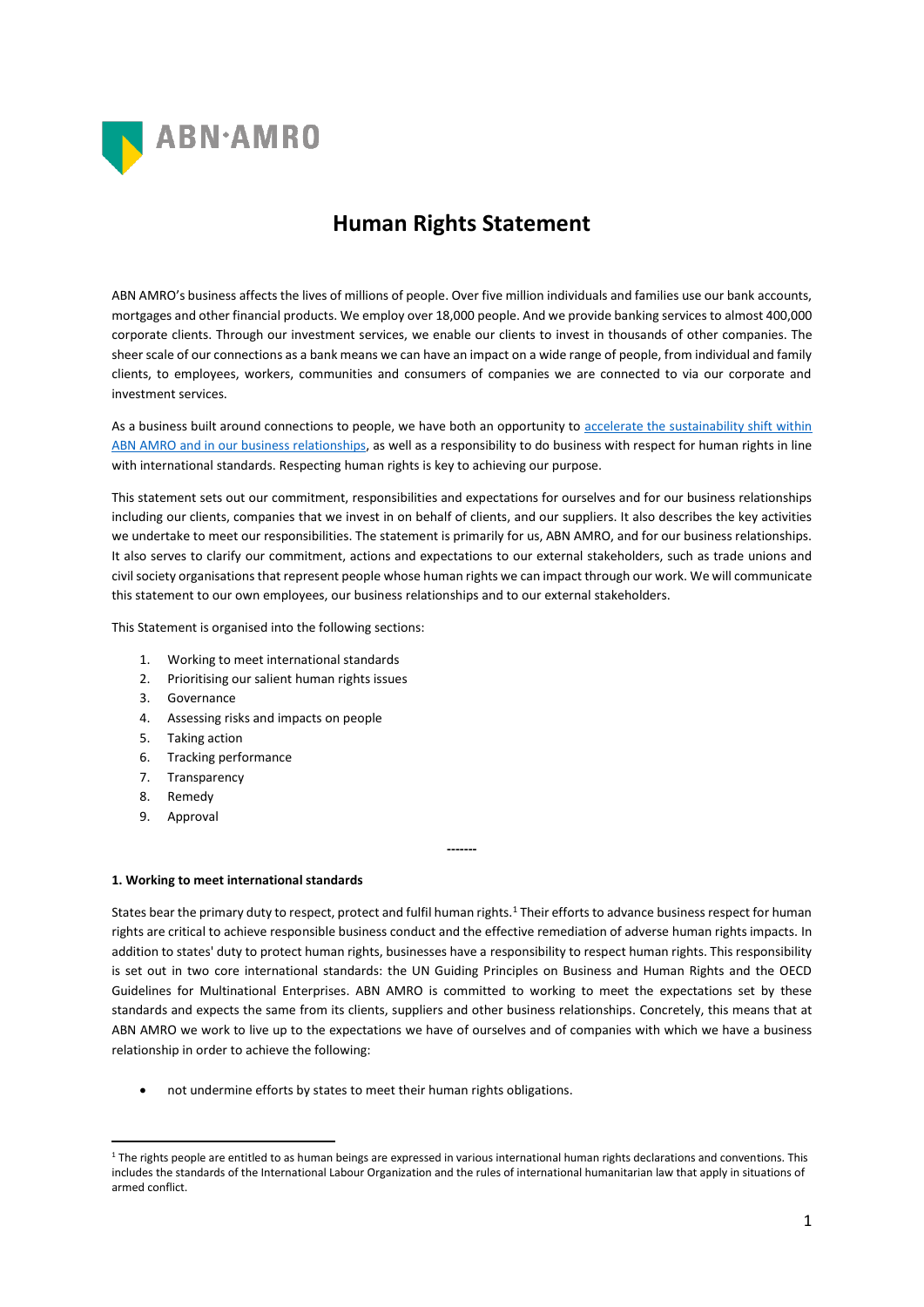- take proactive steps to avoid infringements on human rights, regardless of whether they are recognised or protected by governments. This implies that when there are conflicts between domestic law and international standards, they should make an effort to respect the latter.
- have a policy commitment to respect all internationally recognised human rights, which covers their own activities and their business relationships.
- pay special attention to vulnerable groups, including women, children, minorities, migrant workers, human rights defenders and indigenous peoples.
- have an ongoing human rights due diligence process to identify, prevent, mitigate and account for how they address their impacts on human rights.
- avoid causing or contributing to adverse human rights impacts, and address such impacts when they occur.
- seek to prevent or mitigate adverse human rights impacts that are directly linked to their operations, products or services.
- provide for, or cooperate in, the remediation of adverse impacts in line with their responsibility.
- have, or participate in, effective grievance mechanisms for individuals (including workers) and communities who may be adversely impacted.
- be transparent about how they fulfil their responsibility to respect human rights.

# **2. Prioritising our salient human rights issues**

As a bank we are at risk of causing, contributing to, or being directly linked to a broad range of human rights impacts. By analysing our business operations, client portfolio, suppliers and companies that we invest in on behalf of clients, we  $$ together with our internal and external stakeholders – identify which human rights are most salient. This means that within the full spectrum of human rights, we focus our efforts on the most severe risks to people. Our list of salient issues is not static. We conduct periodic reviews to take into account developments in our own business and in the world around us. Trends like global population growth, migration flows, big data and artificial intelligence, urbanisation, health crises and the platform economy all create new human rights challenges. On climate change, we recognise that failure to achieve the goals of the 2015 Paris Agreement constitutes one of the biggest risks to human rights in the 21st century. And while we support the transition to a carbon-neutral and circular economy, we are mindful of the fact that the technologies, value chains and ways of doing business that help lower emissions can also pose human rights risks, ranging from labour conditions in cobalt mining critical for emissions-lowering technology to land rights in the context of renewable energy projects like wind farms.

#### **3. Governance**

Ultimate responsibility for the ABN AMRO human rights programme lies with the Executive Committee. Our Chief Executive Officer is responsible for sustainability as part of our strategy. Our Chief Risk Officer is responsible for sustainability risk management, which explicitly includes human rights risks. At senior management level, we also rely on the leadership of several delegated committees to provide oversight and take critical decisions affecting our daily management of human rights risks. The Executive Committee and its delegated committees are supported by the Sustainability Advisory Committee, which oversees and advises on strategic and regulatory implementation across the bank, and by the Engagement Advisory Committee, which monitors engagement with clients.

Day-to-day responsibility for embedding human rights in our operations lies with various departments. Our Group Sustainability department functions as our internal team of experts in charge of coordinating our human rights programme across the bank. But the daily work of doing business with respect for human rights is the responsibility of thousands of employees across our bank, from client relationship managers to human resources staff, to risk advisors in our Central Risk department.

ABN AMRO has a range of operational policies and statements in place that explain in more detail what our standards are and how we implement them. This includes:

- [Privacy Statement:](https://www.abnamro.nl/en/personal/overabnamro/privacy/about-privacy-statement.html) describes how we handle personal data.
- [Binding Corporate Rules:](https://www.abnamro.nl/en/personal/overabnamro/privacy/binding-corporate-rules.html) a set of internal rules regulating the international exchange of data within ABN AMRO.
- Privacy Statement for Employees: describes how we handle personal data of employees.
- [Code of Conduct:](https://www.abnamro.com/en/images/Documents/010_About_ABN_AMRO/Compliance/ABN_AMRO_Code_of_Conduct.pdf) the day-to-day manual on conduct for all ABN AMRO employees.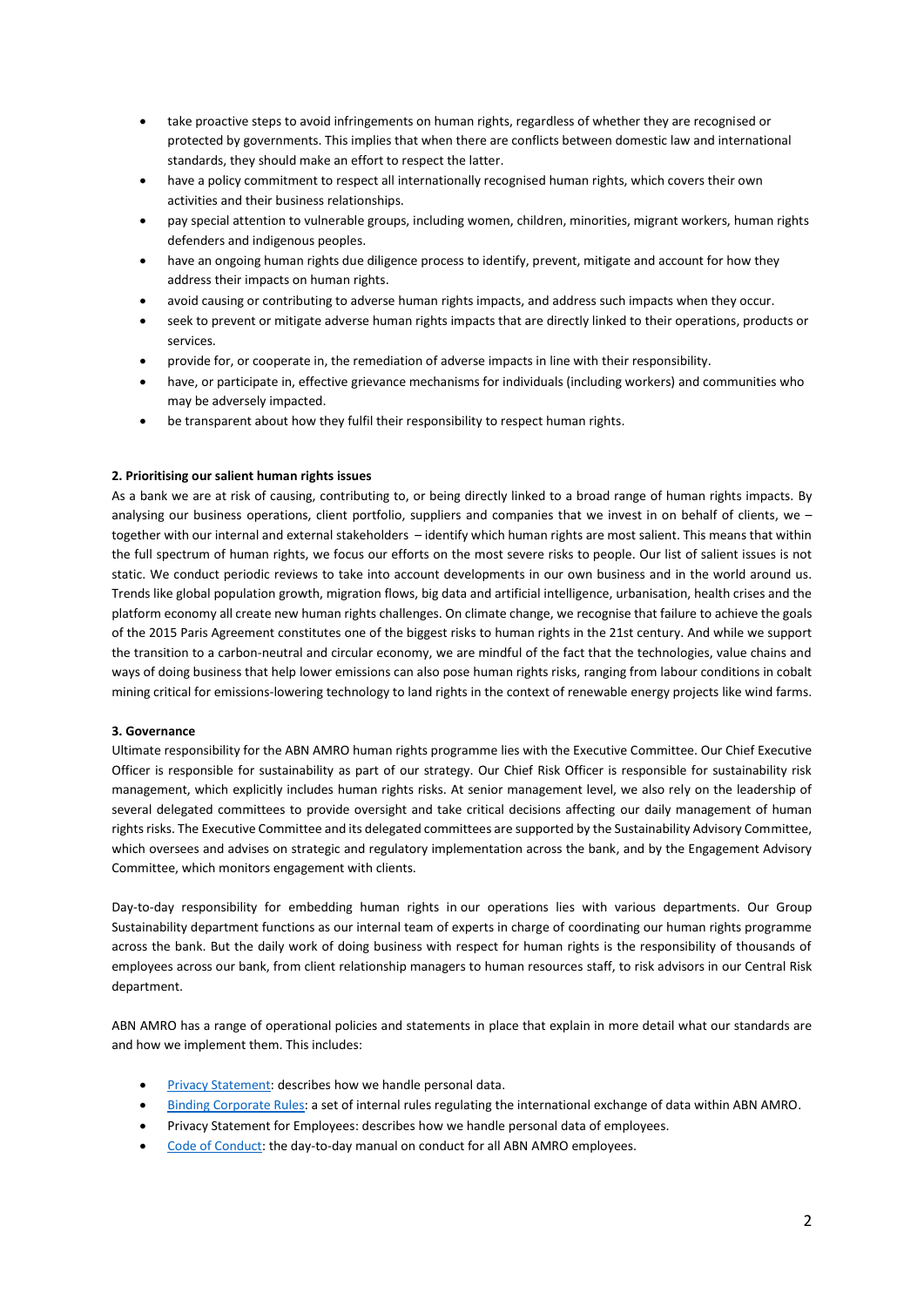- [Diversity & Inclusion Policy:](https://www.abnamro.com/en/images/Documents/010_About_ABN_AMRO/Corporate_Governance/ABN_AMRO_Diversity_and_Inclusion_Policy.pdf) states ABN AMRO's commitment to diversity and inclusion, which includes the promotion of equal treatment and equal opportunities for workers, prevention of harassment, ensuring nondiscrimination and compliance with national and local labour and employment laws.
- [International Framework Agreement:](https://www.abnamro.com/en/images/Documents/040_Sustainable_banking/Publications/Global_Framework_Agreement.pdf) an agreement with UNI Global Union and FNV Finance that contains our labour rights commitment for all people who work – directly and indirectly – for ABN AMRO.
- [Exclusion List](https://www.abnamro.com/en/images/Documents/040_Sustainable_banking/060_Strategy/ABN_AMRO_Exclusion_list.pdf): our 'red lines' that describe the sectors and activities that we do not want to finance.
- [Sustainability Risk Policy for Lending and Project Finance:](https://www.abnamro.com/en/images/010_About_ABN_AMRO/030_In_society/010_Sustainability/Links_en_documenten/Documenten/Beleid_-_Sustainability_Risk_Policy_for_Lending_EN.pdf) the principles that guide our approach to sustainability, including human rights, in all lending activities.
- [Sustainability Standard with Sector Requirements and](https://www.abnamro.com/en/about-abnamro/in-society/sustainability/policy/sustainability-policy/sector-specific-policy/index.html) Sustainability Standard for Defence: the minimum requirements and benchmarks we use to assess corporate clients in specific sectors.
- [Sustainability Risk Policy for Investments:](https://www.abnamro.com/en/images/Documents/040_Sustainable_banking/070_Sustainability_policy/ABN_AMRO_Summary_investment_policy.pdf) the principles that guide our approach to sustainability, including human rights, in all investment services.
- [Supplier Code of Conduct:](https://www.abnamro.com/en/images/Documents/010_About_ABN_AMRO/Suppliers/Supplier_Code_of_Conduct.pdf) the principles that ABN AMRO uses in its procurement policy.

These policies apply to the bank as a whole, including our subsidiaries. In our [Human Rights Reports](https://www.abnamro.com/en/about-abnamro/in-society/sustainability/social-impact/human-rights/human-rights-report/index.html) and Modern Slavery [Statements,](https://www.abnamro.com/nl/images/Documents/040_Duurzaamheid/Publications/ABN_AMRO_Modern_Slavery_Statement_2018.pdf) we explain in more detail how we implement our human rights-related policies as well as the results.

## **4. Assessing risks and impacts on people**

Understanding how our operations, products and services may be, or are, affecting human rights is key. This is true in a range of activities, from developing the privacy protocol for a new banking app to providing a loan to a textile manufacturing company. We review our specific risks and impacts at regular intervals.

In our roles as a service provider and as an employer, we consult directly with the people whose human rights we affect and with organisations that represent their interests. For example, the Employee Council and the European Staff Council represent employees directly in the governance of the bank, and we are committed to our relationships with trade unions in all countries where we are active.

In our roles as a lender and investment services provider we work to identify the human rights risks and impacts of our clients and the companies we invest in on behalf of clients.

As a lender, we conduct our most intensive screening. This is a risk-based screening conducted at various levels. First, we seek to understand the sectors and value chains in which our clients are active. Taking a value chain approach helps us better understand the level of risk associated with financing companies that are active in these sectors, and how we can best use our leverage with the client. Second, we assess the client's commitments, capacity and track record on human rights based on information provided by the company and public domain sources. Occasionally civil society organisations bring allegations of human rights harms by our clients to our attention, or about human rights harms endemic to certain sectors. This information also informs our risk assessment of clients. We also take into account country risks. The risks of doing business in specific locations informs how we prioritise certain business relationships for enhanced due diligence.

The risk assessment approach described above reflects the reality that as a bank we often operate far away from where our clients are active. This means we often rely on reports from civil society organisations, trade unions and journalists to understand human rights impacts we can be connected to via our clients or investment universe. Protecting the rights of these civil society organisations, trade unions and journalists – and human rights defenders overall – to operate freely is important in itself and it enables companies like ABN AMRO to identify adverse human rights impacts in their value chains. This means that infringements on civic freedoms by (potential) business relationships, for example by bringing defamation lawsuits against human rights defenders, constitutes 'red flags' in our due diligence.

As an investment services provider, we are even further removed from the companies we are connected to and their activities. When it comes to identifying risks, this means we rely more heavily on external research providers to assess the human rights policies and practices of companies we actively advise clients on. And while some of our clients ask us to advise them on investments and allow us to make investment choices for them (and we do have a policy of advising clients to invest in sustainable companies), we also provide an online investment facilitation platform where clients can buy shares of nearly any company or fund on public exchanges. This has implications for all stages of our human rights due diligence: we cannot assess and take action on the human rights risks of every company on a public exchange. We can, however, decide not to allow certain transactions on our platform, which we have done for controversial weapons companies.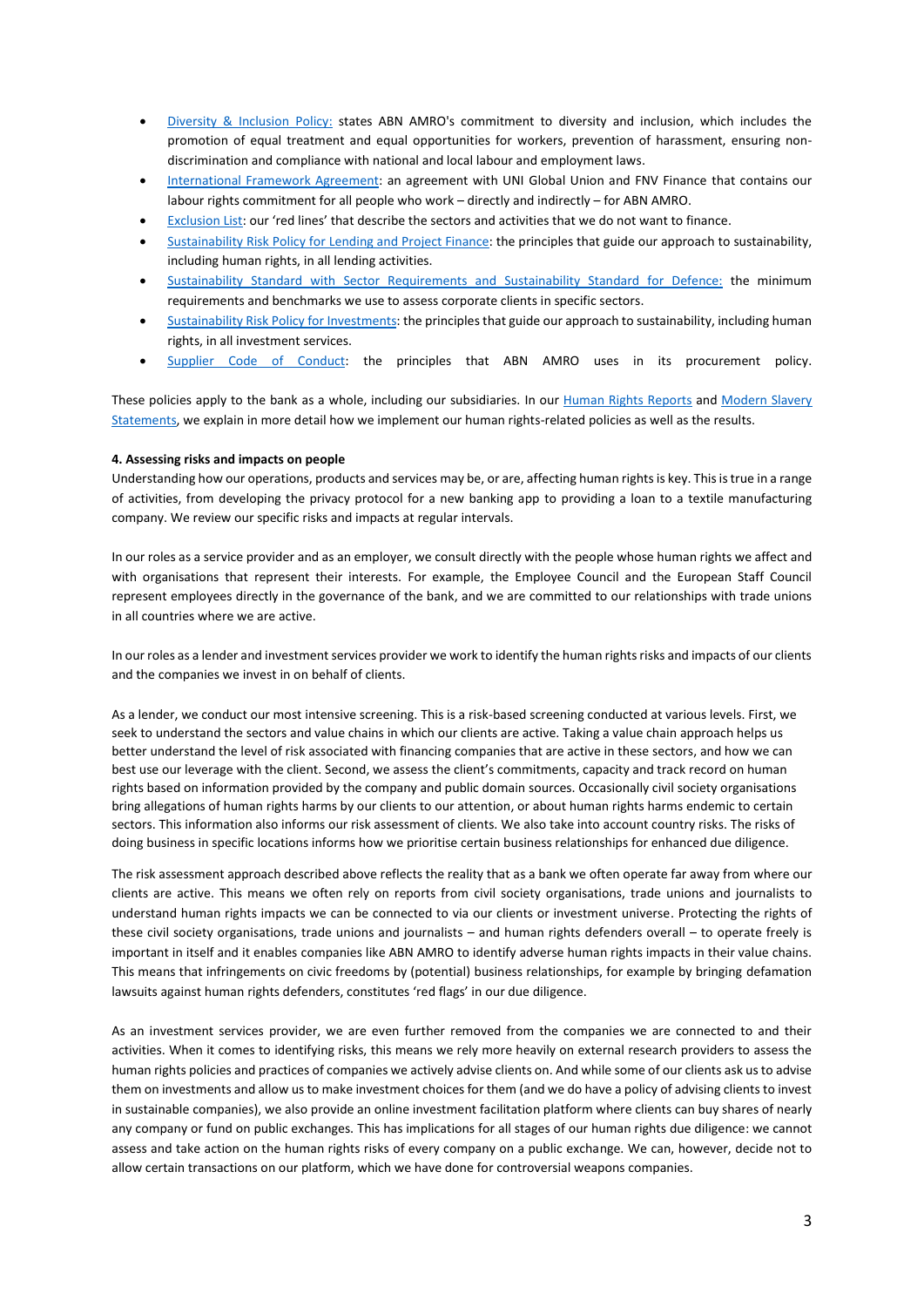#### **5. Taking action**

The actions we take when we identify human rights risks connected with our business depend on how we are connected to the risks. The most challenging situations are those in which we are connected to adverse human rights impacts through a client or other business relationship, such asin our role as a lender. The types of impacts we can be connected to range from, for example, labour exploitation by a Dutch corporate client in the transportation sector to the failure to observ[e Free,](https://www.ohchr.org/Documents/Issues/IPeoples/FreePriorandInformedConsent.pdf) Prior [and Informed Consent \(FPIC\)](https://www.ohchr.org/Documents/Issues/IPeoples/FreePriorandInformedConsent.pdf) in the context of a renewable energy project that we finance in Latin America. When we have contributed to these impacts, for example because our actions facilitated or incentivised a client to cause human rights impacts,<sup>2</sup> we will take the necessary steps to cease our contributions and use our leverage to mitigate any remaining impact to the greatest extent possible.

Assessing, building and using our leverage – particularly through dialogue and engagement with clients – is even more important when ABN AMRO is directly linked to adverse impacts via its products and services. This is true for human rights risks as well as for other sustainability issues. The means through which we exercise our leverage varies. As a bank, we set clear expectationsfor our clients in order to prevent risks from becoming reality. When clients do not yet meet the standards listed in our sector requirements, or when we identify other human rights risks that are not specifically addressed, we will engage in dialogue with the client to bring about improvements. Our engagement activities can range from regular inquiries with the client on the progress of their human rights commitments to 'high-intensity engagement', which is a time-bound formalised trajectory in which we define expected improvements in the client's human rights risk management. Our understanding of how banks can build and apply leverage continues to evolve. In the end, the goal is not to exclude all potential clients who may carry human rights risks, or to have clients just do a box-ticking exercise on our policy framework. We aim to effect positive change in our clients' ability and willingness to respect human rights, and to encourage continuous improvement.

Responsibility is not the only factor that determines when we take action. We are looking for opportunities to make a positive impact on the financial sector as a whole, and on society at large. We speak out, share learnings, give a platform to those who advance human rights, and seek to explore new issues in partnership with stakeholders and experts.

#### **6. Tracking performance**

Whether our actions lead to better outcomes for people is not always easy to determine. It is useful to have data on the number of people we train on human rights, our gender pay gap, and whether the number of grievances we receive that indicate a systemic, unresolved problem decreases over time. We also collect an increasing amount of information on the human rights efforts and controversies of our clients and other business relationships, particularly to track changes over time. The same is true for companies that we invest in on behalf of clients, where we can track changes over time via external data providers. Nonetheless, many of these data points remain proxies for actual improvements on people's lives. Multistakeholder collaborations like the [Dutch Banking Sector Agreement](https://www.imvoconvenanten.nl/en/banking) have helped shape our understanding about meaningful qualitative and quantitative performance indicators that enable us to better track our own progress and provide insights into the results of our engagements with others. But we have more work to do. We want to challenge ourselves and our business relationships to improve the way we evaluate our human rights efforts in order to better measure our impact. It is challenging for companies like ABN AMRO to understand if their interventions work, and we will continue to report on our progress in this area in our human rights reporting.

#### **7. Transparency**

We strive to be transparent and accountable. Through in-person meetings, our Human Rights Reports and other publications we provide information on our policy framework (including changes), our due diligence efforts and remediation. We also aim to be transparent about negative human rights impacts connected to our business, the dilemmas we face in our efforts to respect human rights, and the ambitions we have going forward. Human rights reporting allows us and our stakeholders to identify areas for improvement.

One of these improvement areas specifically concerns transparency. We have been frequently challenged by members of civil society to be more open and transparent about who our clients are and specific instances of human rights harms

<sup>&</sup>lt;sup>2</sup> For more on the meaning of facilitating and incentivising negative impacts on human rights, see 'OHCHR response to request from [BankTrack for advice regarding the application of the UN Guiding Principles on Business and Human Rights in the context of the banking](https://www.ohchr.org/Documents/Issues/Business/InterpretationGuidingPrinciples.pdf)  [sector](https://www.ohchr.org/Documents/Issues/Business/InterpretationGuidingPrinciples.pdf),' 2017, p.8.